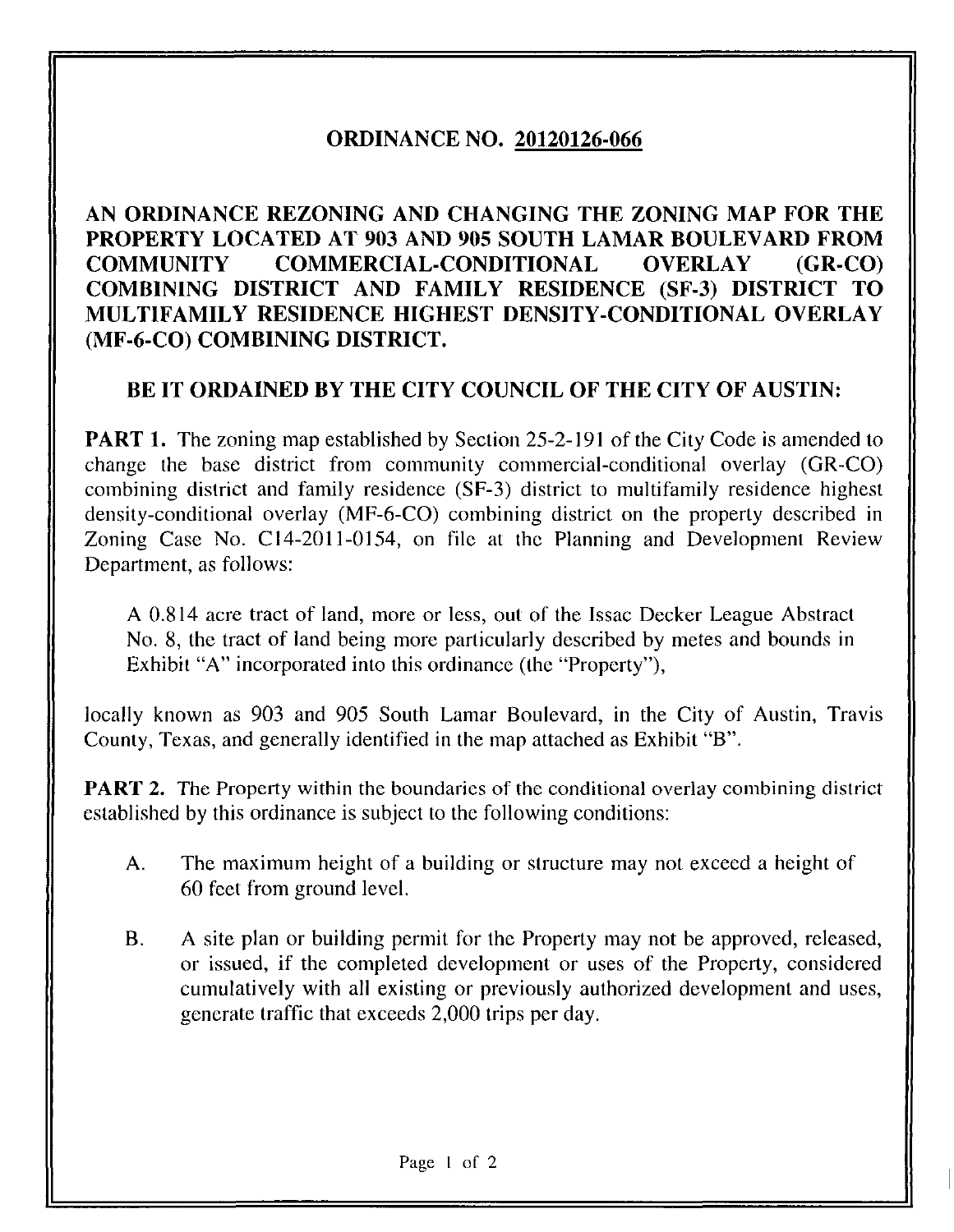Except as specifically restricted under this ordinance, the Property may be developed and used in accordance with the regulations established for the multi family residence highest density (MF-6) base district, the combining district, and other applicable requirements of the City Code.

PART 3. This ordinance takes effect on February 6, 2012.

## PASSED AND APPROVED

Ş  $\hat{\S}$ u l January 26 2012§ LebLeffingwell Mayor APPROVED: DAG **TEST:** Karen M. Kennard Shirley A. Gentry City Attorney City Clerk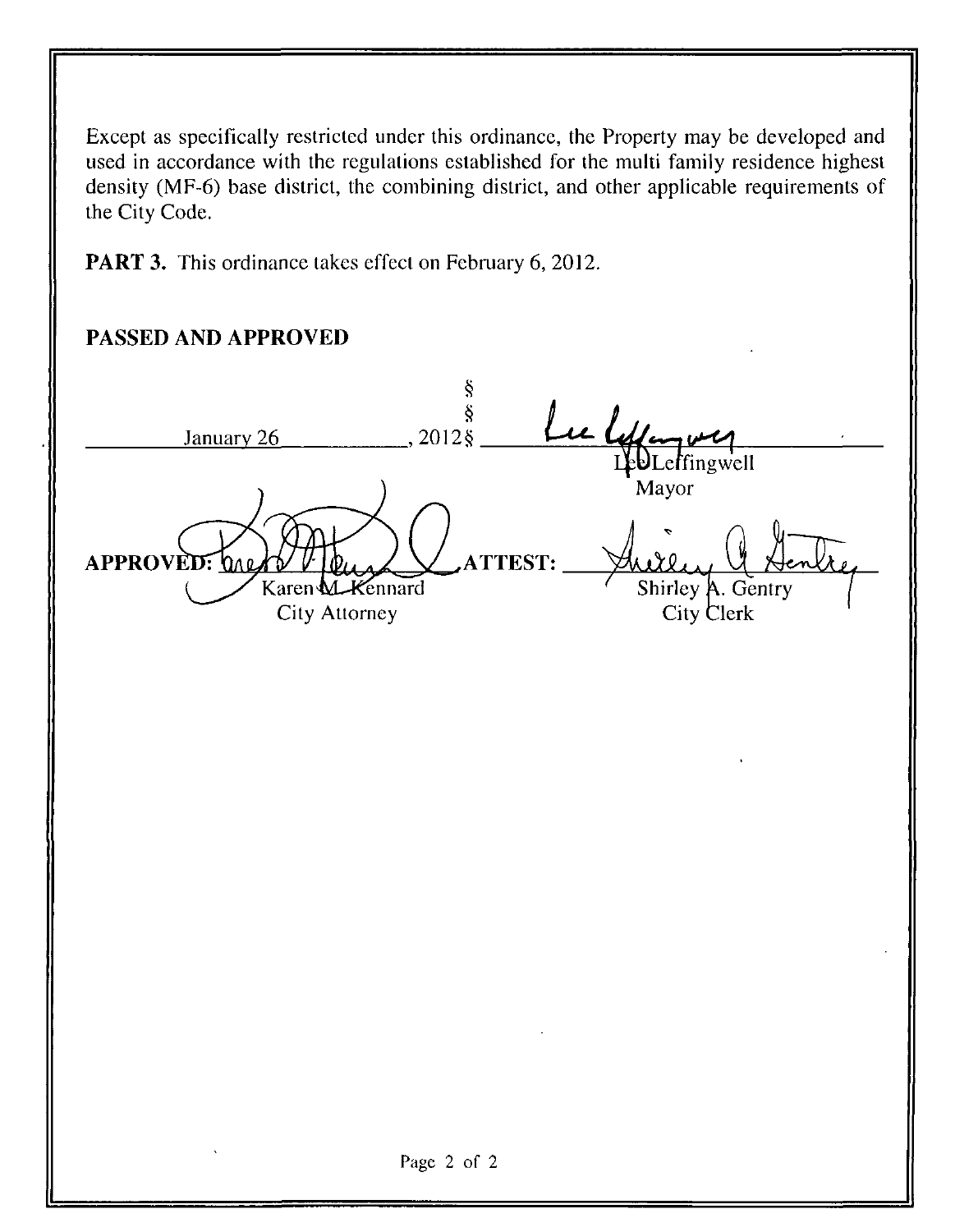0.814 ACRE FN. NO. 11-375 (KWA)<br>ASHTON LAMAR FROM THE RESERVE TO A SHIP NOVEMBER 01, 2011 ASHTON LAMAR NOVEMBER 01, 2011 BPI JOB NO. R010798110003

## DESCRIPTION

OF A 0.814 ACRE OF LAND OUT OF THE ISSAC DECKER LEAGUE ABSTRACT NO. 8, SITUATED IN THE CITY OF AUSTIN, TRAVIS COUNTY, TEXAS, BEING A PORTION OF THAT CERTAIN 0.497 ACRE TRACT OF LAND CONVEYED TO FINE ART SERVICES, INC, BY DEED OF RECORD IN VOLUME 12887, PAGE 1519 OF THE REAL PROPERTY RECORDS AND ALL OF THAT CERTAIN 0.5031 ACRE TRACT OF LAND CONVEYED TO SOLA MANAGEMENT LLC BY DEED OF RECORD IN DOCUMENT NO. 2011029453 OF THE OFFICIAL PUBLIC RECORDS, BOTH OF TRAVIS COUNTY, TEXAS; SAID 0.814 ACRE BEING MORE PARTICULARLY DESCRIBED BY METES AND BOUNDS AS FOLLOWS:

COMMENCING, at a 5/8 inch iron rod found in the northerly line of said 0.497 acre tract of land, being the southwesterly corner of that certain 0.435 acre tract of land conveyed to Robert S. Ellis, Jr. by Deed of Record in Document No. 2003066311 of said Official Public Records;

THENCE, S59°43'06"E, along the northerly line of said 0.497 acre tract of land, being the southerly line of said 0.435 acre tract of land, a distance of 80.18 feet to the northwesterly corner hereof;

THENCE, S59°43'06"E, continuing along the northerly line of said 0.497 acre tract of land, being a portion of the southerly line of said 0.435 acre tract of land, for the northerly line hereof, a distance of 231.28 feet to an iron pipe found in the westerly right-of-way line of the International and Great Northern Railroad (100' R.O.W.), being the southeasterly corner of said 0.435 acre tract of land, being the northeasterly corner of said 0.497 acre tract of land, for the northeasterly hereof;

THENCE, S25°40'49"W, leaving the southerly line of said 0.435 acre tract of land, along the westerly right-of-way line of said Railroad, being the easterly line of said 0.497 acre tract of land and said 0.5031 acre tract of land, for the easterly line hereof, at 58.67 feet passing a 1/2 inch iron rod found at the southeasterly corner of said 0.497 acre tract of land, being the northeasterly corner of said 0.5031 acre tract of land, continuing in all a total distance of 118.26 feet to the northeasterly corner of that certain 1.73 acre tract of land conveyed to 919 S. Lamar by Deed of Record in Document No. 2007129270 of said Official Public Record, being the southeasterly corner of said 0.5031 acre tract of land, for the southeasterly corner hereof;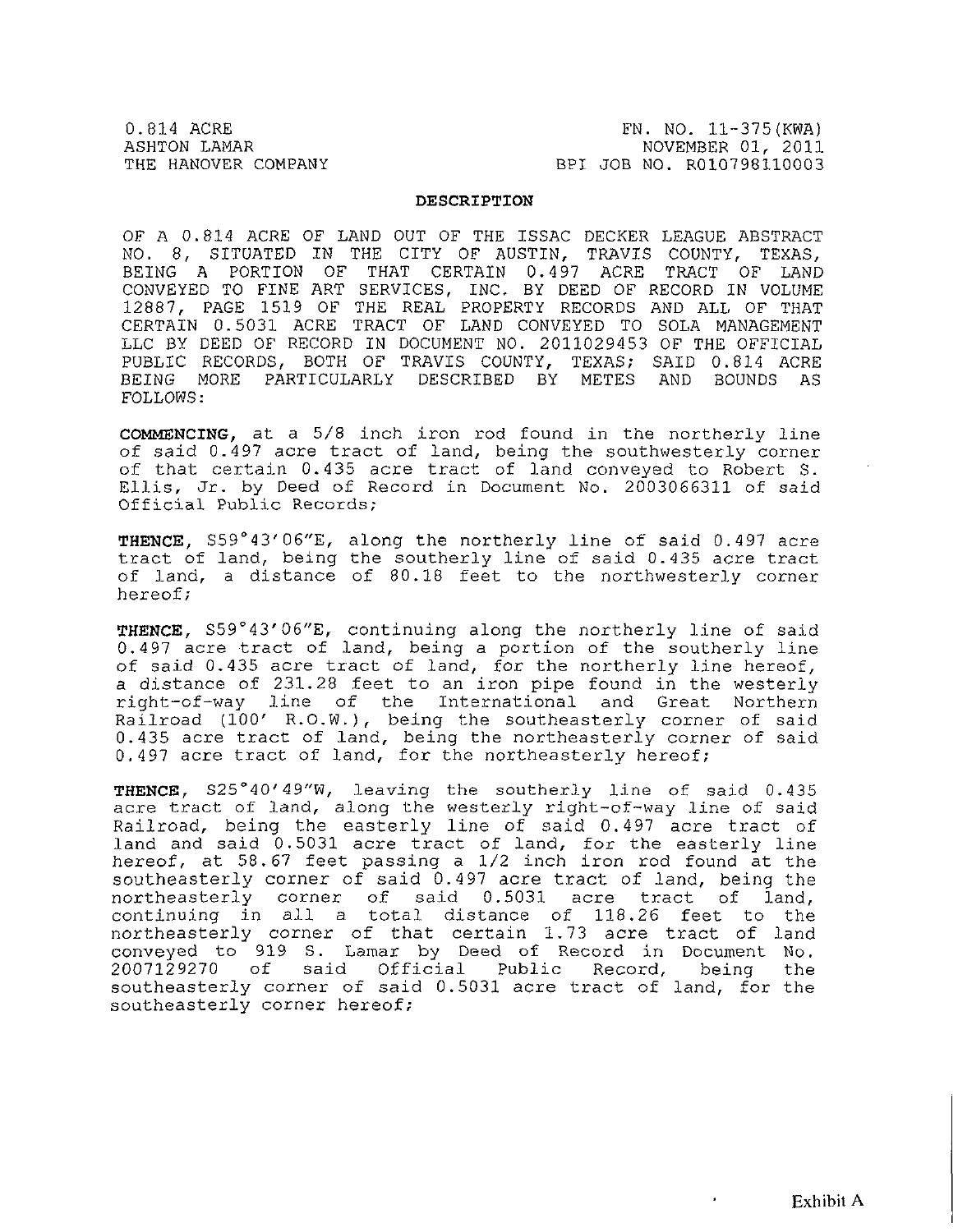FN 11-375(KWA) NOVEMBER 01, 2011 PAGE 2 OF 2

THENCE, N59°18'13"W, leaving the westerly right-of-way line of said railroad, along the northerly line of said 1.73 acre tract of land, being the southerly line of said 0.5031 acre tract of land, for the southerly line hereof, a distance of 380.16 feet to a point in the curving easterly right-of-way line of South Lamar Boulevard (R.O.W. varies), being the southwesterly corner of said 0.5031 acre tract and the northeasterly corner of said 1.73 acre tract of land, for the southwesterly corner hereof;

THENCE, along the curving easterly right-of-way line of South Lamar Boulevard (R.O.W. varies), being the westerly of ' said 0.5031 acre tract, for the westerly line hereof, along a curve to the right, having a radius of 1393.47 feet, a central angle of 02°20'29"/ an arc length of 56.94 feet, and a chord of which bears N32°21' 58"E, a distance of 56.94 feet to the POINT OF BEGINNING, and containing 0.814 acre (35,439 sq. ft. } of land, more or less, within these metes and bounds.

I, MARK J. JEZISEK, A REGISTERED PROFESSIONAL LAND SURVEYOR, DO HEREBY CERTIFY THAT THE PROPERTY DESCRIBED HEREIN WAS DETERMINED<br>BY A SURVEY MADE ON THE GROUND UNDER MY DIRECTION AND THE GROUND UNDER MY DIRECTION AND SUPERVISION, AND IS TRUE AND CORRECT TO THE BEST OF MY ABILITIES.

BURY & PARTNERS, INC. 221 WEST SIXTH ST., STE. 600 AUSTIN, TEXAS 78701

DATE  $\delta$ .

NO. 5267 STATE OF TEXAS

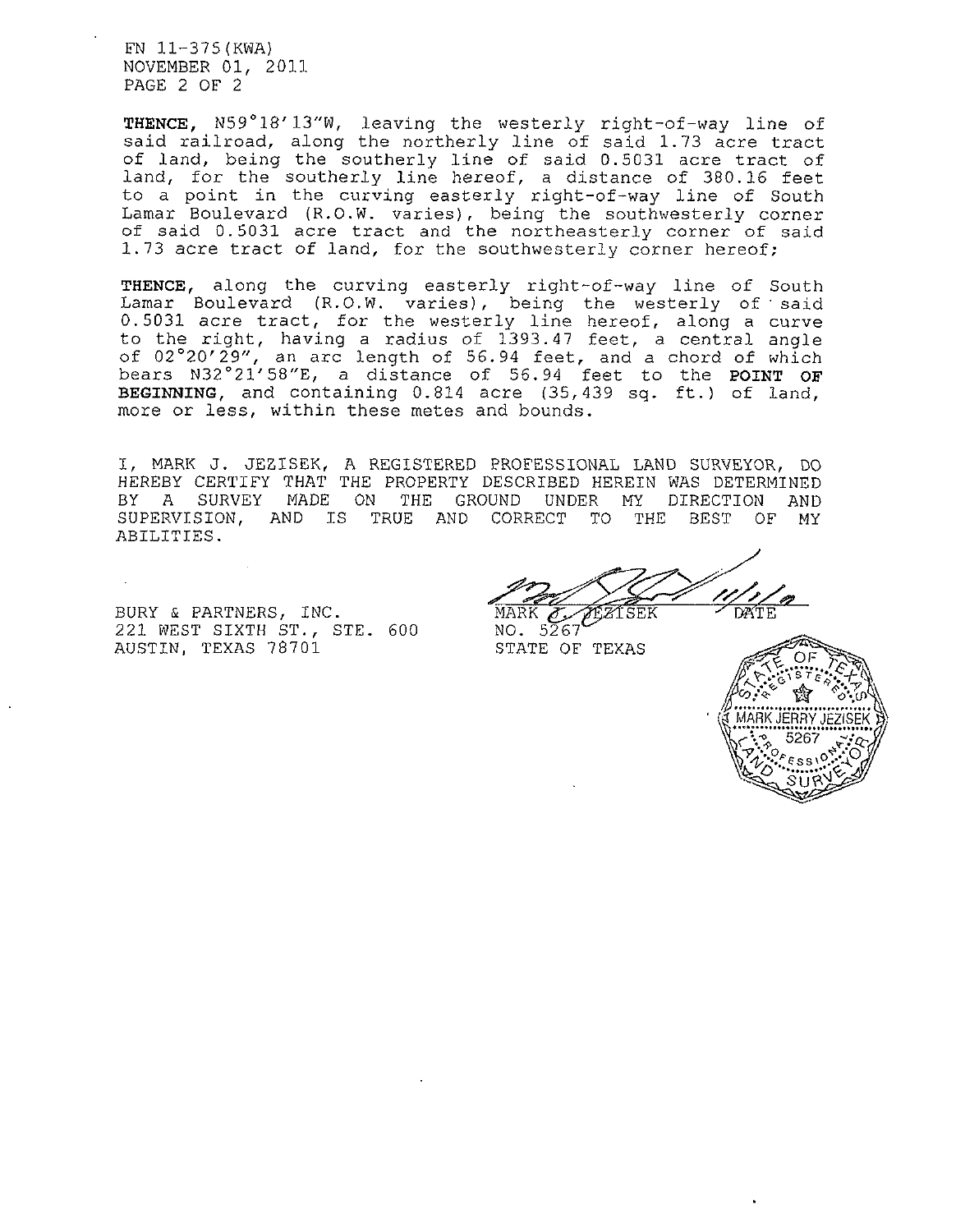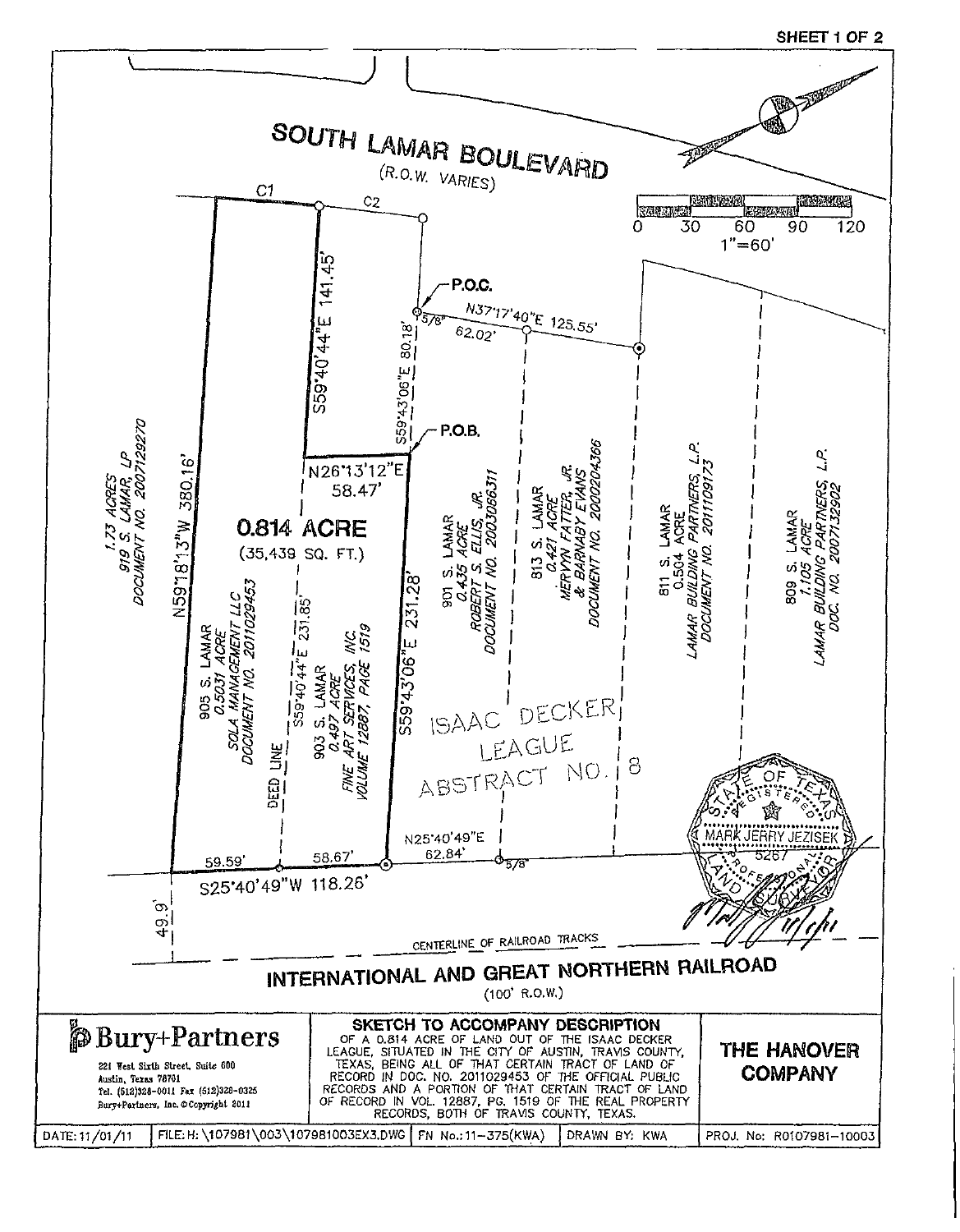